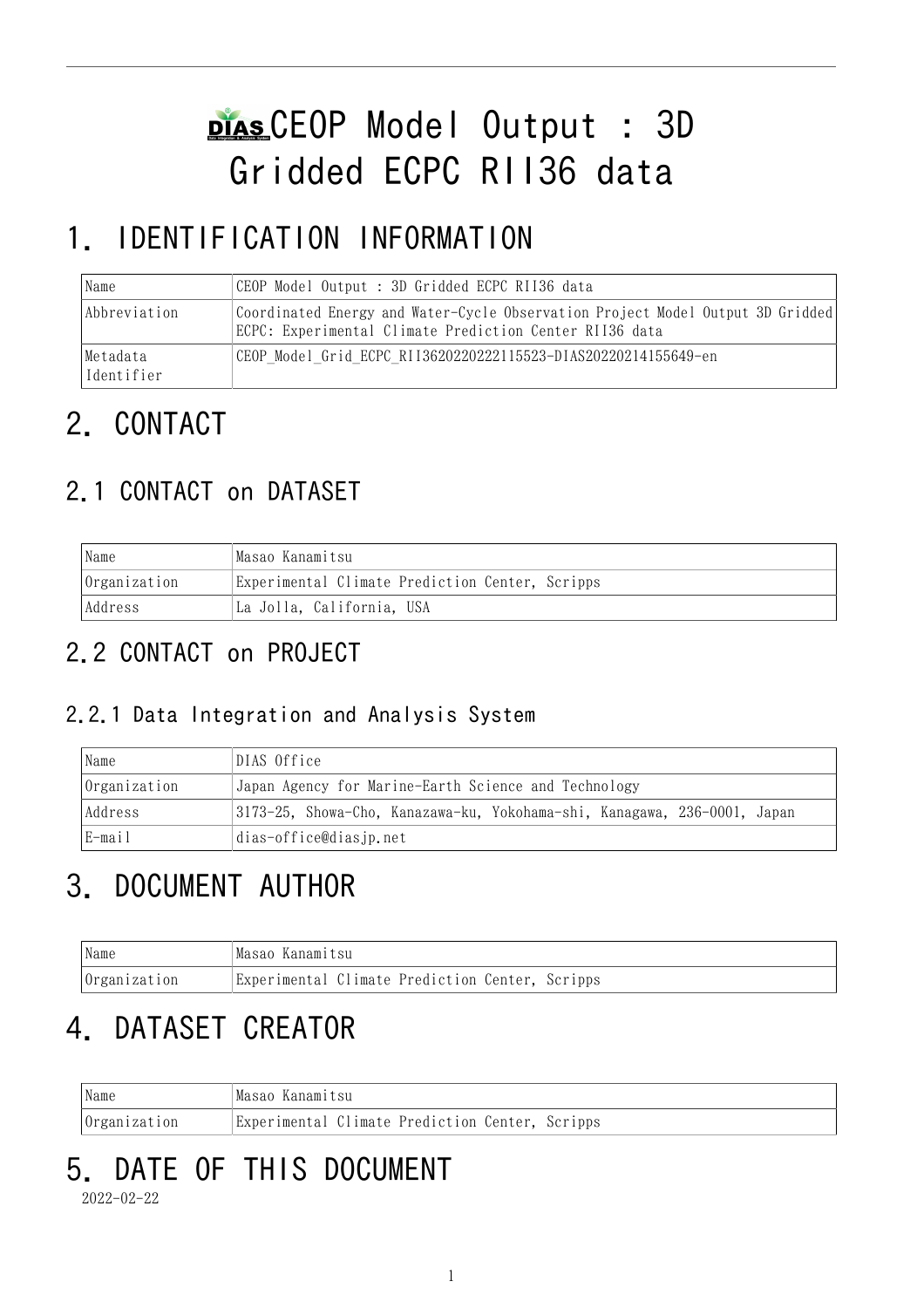# 6. DATE OF DATASET

publication : 2010-04-02

# 7. DATASET OVERVIEW

### 7.1 Abstract

Ten operational Numerical Weather Prediction (NWP) and two data assimilation centers are currently contributing analysis/assimilation and forecast model products from global and regional NWP suites, including both operational and reanalysis systems to this component of CEOP. The contributing centers include:

BoM: Bureau of Meteorology

CPTEC: Centro de Previsao de Tempo e Estudos Climaticos

ECMWF: European Centre for Medium-Range Weather Forecasts

ECPC: Experimental Climate Prediction Center

EMC: EPSON Meteo Center (Centro EPSON Meteo)

GLDAS: Global Land Data Assimilation System

GMAO: NASA Global Modeling and Assimilation Office

JMA: Japan Meteorological Agency

MSC: Meteorological Service Canada

NCEP: National Centers for Environmental Prediction

NCMRWF: National Center for Medium Range Weather Forecasting

UKMO: UK Met Office

The Max-Planck Institute for Meteorology (MPIM) in coordination with the ICSU World Data Center for Climate (WDCC) in Hamburg, Germany was designated as the CEOP model output archive center. The WDCC is administered by the Model and Data Group (M&D) at MPIM and the German Climate Computing Center (DKRZ).

To assist with the organization of this activity during the Coordinated Enhanced Observing Period ('CEOP'), a Model Output Management Document was drafted as a guide for the participating centers to use in setting up their processes for meeting their commitments to 'CEOP'. The Guidance Document addressed the two issues of (1) the model output variables requested by 'CEOP' and (2) the two types of requested model output, namely global gridded (in GRIB format) and site-specific Model Output Location Time Series (MOLTS) at each of the 'CEOP' Reference Sites.

A new version of the Guidance Document will be compiled that clarifies what model output data will be generated by the NWP Centers and Groups contributing to the model output component of Coordinated Energy and Water Cycle Observations Project (CEOP) and how they will interface/transfer the data that will be handled and retained at the WDCC. The issues covered in the document will include: (1) global versus regional products; (2) desired assimilation output; Interval and length of freerunning forecasts; (3) Operational versus reanalysis data; (4) the CEOP schedule/archive periods;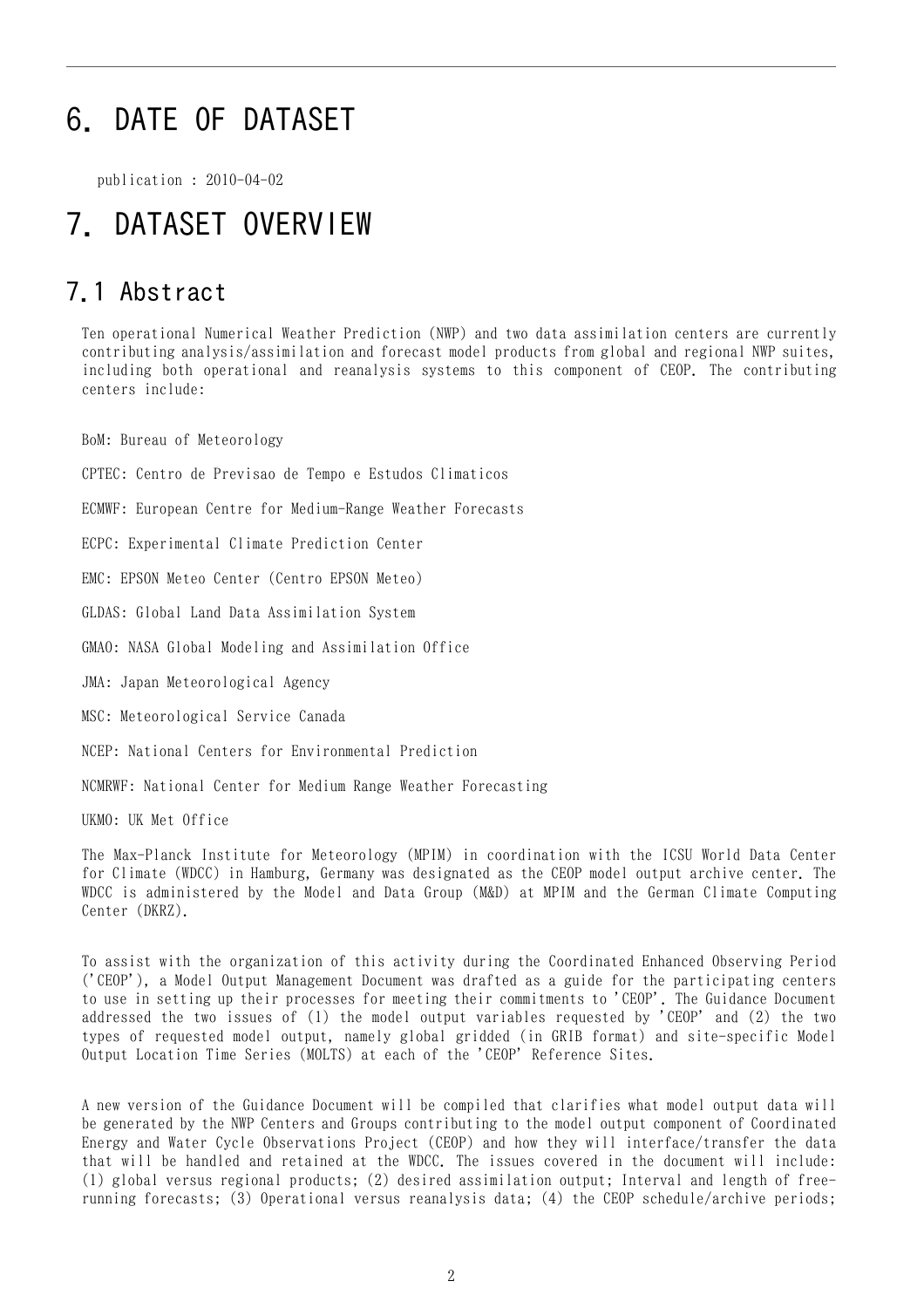(5) the number and locations of MOLTS sites; and (6) the homogenizing of the model output and metadata formats (i.e. standard parameters).

Results up to this point in the CEOP model output generation effort make it clear that the transfer aspect of the data handling effort has been progressing well. Data from all twelve Centers participating in CEOP have been received at the data archive center and has either been placed into the database at the Hamburg facility, or is in the process of being entered into the database. The current data holdings in the MPIM archive can be viewed http://www.mad.zmaw.de/fileadmin/extern/ wdc/ceop/Data\_timeline\_L\_12.pdf.

## 7.2 Topic Category(ISO19139)

climatologyMeteorologyAtmosphere

### 7.3 Temporal Extent

| Begin Date | $ 01 - JUL - 2001 $ |
|------------|---------------------|
| End Date   | $31 - DEC - 2004$   |

## 7.4 Geographic Bounding Box

| North<br>latitude      | bound $90$               |     |
|------------------------|--------------------------|-----|
| West<br>longitude      | bound $-180$             |     |
| Eastbound<br>longitude |                          | 180 |
| South<br>latitude      | bound $\left -90\right $ |     |

## 7.5 Grid

### 7.6 Geographic Description

## 7.7 Keywords

#### 7.7.1 Keywords on Dataset

| Keyword Type | Keyword | Keyword<br>Name | thesaurus |
|--------------|---------|-----------------|-----------|
| 'theme       | Climate | GEOSS           |           |

#### 7.7.2 Keywords on Project

#### 7.7.2.1 Data Integration and Analysis System

| Keyword Type | Keyword                                       | Keyword<br>thesaurus<br>Name |
|--------------|-----------------------------------------------|------------------------------|
| theme        | $DIAS$ > Data Integration and Analysis System | No Dictionary                |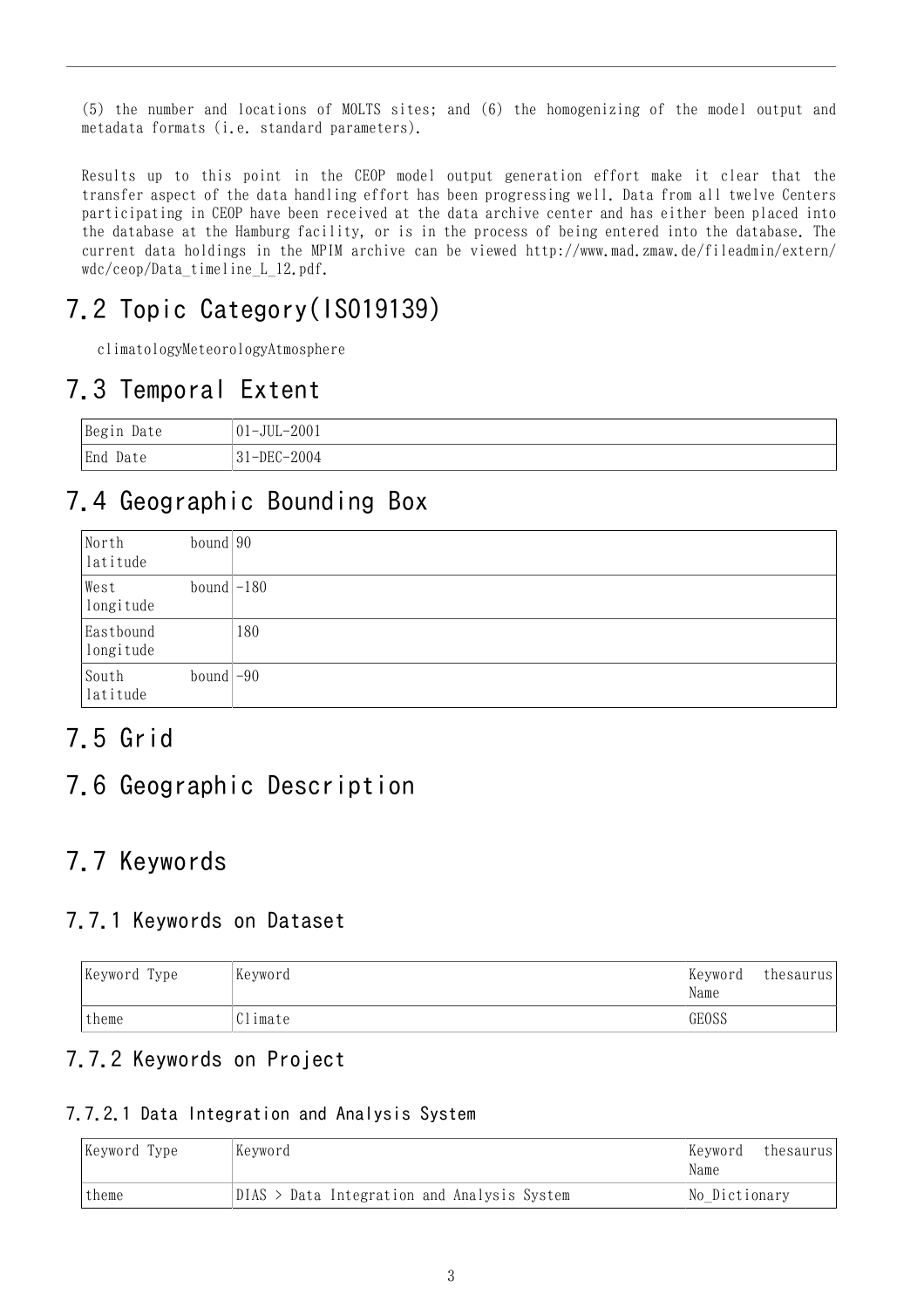### 7.8 Online Resource

CEOP Centralized Data Integration System : [http://monsoon.t.u-tokyo.ac.jp/ceop-dc/ceop-dc\\_top.htm](http://monsoon.t.u-tokyo.ac.jp/ceop-dc/ceop-dc_top.htm) GCMD CEOP Portal : <http://gcmd.gsfc.nasa.gov/KeywordSearch/Home.do?Portal=ceop&MetadataType=0> CEOP Model Data Gateway : <http://www.mad.zmaw.de/projects-at-md/ceop/> file download : <https://data.diasjp.net/dl/storages/filelist/dataset:8>

### 7.9 Data Environmental Information

### 7.10 Distribution Information

| name                        | version            | $\sim$ $\cdot$<br>lcation<br>spec1 |
|-----------------------------|--------------------|------------------------------------|
| $\cdot$ ,<br>$\sim$<br>Grib | information<br>no. |                                    |

# 8. DATA PROCESSING

# 9. DATA REMARKS

Ruane, A.C., and J.O. Roads, 2007: The diurnal cycle of water and energy over the continental United States from three reanalyses. J. Meteor. Soc. Jpn. 85A, 117-143.

# 10. DATA POLICY

### 10.1 Data Policy by the Data Provider

1. No financial implications are involved for the CEOP reference site data exchange.

2. Commercial use and exploitation of CEOP reference site data is prohibited.

3. Any re-export or transfer of the original data received from the CDA archive to a third party is prohibited.

4. The origin of CEOP reference site data being used for publication of scientific results must be acknowledged and referenced in the publication.

5. CEOP reference site data users are strongly encouraged to establish direct contact with data providers for complete interpretation and analysis of data for publication purposes.

6. Co-authorship of data users and CEOP reference site Principle Investigators on papers making extensive use of CEOP data is justifiable and highly recommended.

see http://www.eol.ucar.edu/projects/ceop/dm/documents/ceop\_policy.html

### 10.2 Data Policy by the Project

#### 10.2.1 Data Integration and Analysis System

If data provider does not have data policy, DIAS Terms of Service (https://diasjp.net/en/policy/) and DIAS Privacy Policy (https://diasjp.net/en/privacypolicy/) apply.